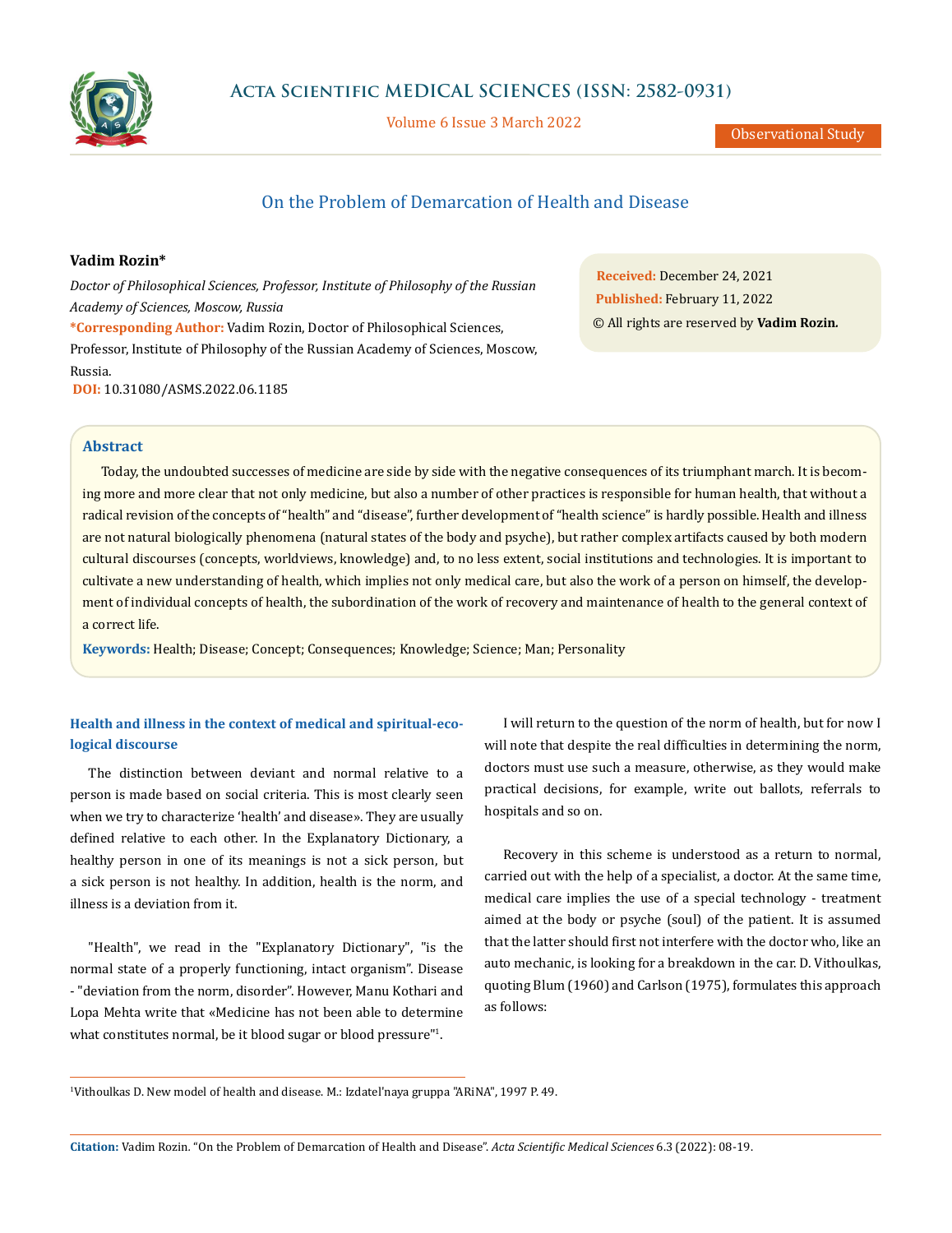"The patient is seen as a passive object of intervention, preferably without interference or resistance, as the doctor is better off knowing".

"The patient is seen as a failed mechanism, and the job of a clinic or hospital is to classify, limit, and render immobile the 'patient'"<sup>2</sup> .

The second meaning of the medical conceptualization of health was introduced by Michel Foucault in his famous book "Becoming a Clinic". Analyzing this work, I. Staf writes.

"Of course, this is only the most general, approximate scheme outlined by Foucault primarily on the French material; however, it already makes it possible to understand what social consequences the formation of clinical medicine had. The doctor's view is endowed with the power to distinguish pathology from the norm, health from deviation. From now on, medicine is not reduced to a set of medical practices, it carries knowledge about a healthy person, and its task is to spread this knowledge in society. Healing has a new hypostasis: health care. At the end of the XVIII century in France, the rules of a healthy life for each province were developed, these rules are read out during sermons, masses, festivals and other social rituals. At the very beginning of the Revolution, J.-J. Menure calls for the creation of a nationwide, state medicine that would be flesh from the social order. The revolutionary myth of the ideal society absorbed the idea of universal health, flourishing under the total and vigilant control of medicine. In fact, it became an important component of the ideology, displacing and partially replacing the former basis of public morality, religion: doctors acquired the status of "confessors of the body".

Particular attention is drawn to mental disorders: the most, if not entirely, social group of diseases, for which the concept of the norm is extremely vague. The Foucault Tribunal on the State of Psychiatry, held in Berlin in 1998 on the initiative of psychiatrist Thomas Sass and his associates (characteristically, the norms of generally accepted judicial procedure were observed), put forward the requirement to limit the range of "deviations" subject to medical intervention as much as possible, and emphasized the direct relationship between medical and state control: "The greater the range of thoughts, emotions and behavioral characteristics is explained with the help of a medical model, the more the concept of personal responsibility is eroded in society. And the more eroded the ethics of personal responsibility, the stronger the state must be to control deviant behavior'"3 .

It is not difficult to point out the merits of the medical conceptualization of health and disease. First, it is a rational explanation of the disease and the ability to develop a treatment strategy. Medical conceptualization relies on knowledge (scientific) that allows the doctor to see through a person. In other words, medical knowledge makes the patient, so to speak, "transparent", naturally not in optical terms, but cognitive (let's call this installation the "principle of transparency" ). On the example of psychoanalysis, K. Jaspers formulates this principle as follows.

"Psychoanalysis considers it possible to comprehend the last basics of mental impulses, psychotechnics considers it possible to direct their action along the desired path, Freud also masters the soul as Edison - dead nature"4 .

Finally, the medical approach makes it possible to widely use not only knowledge (science), but also technology (technology as a means of treatment and prosthetics - glasses, artificial organs, etc.). In a certain respect, technology is the soul of medical conceptualization.

The achievements of medicine are enormous, and no one is going to dispute them. Unfortunately, however, these achievements are accompanied by many problems that are becoming increasingly intractable. Let's look at some of them.

The main problems here are as follows. A person becomes dependent on medical services. Medical treatment is not always effective: as a rule, there are unplanned negative consequences, quite often the doctor does not achieve the intended goal, his

4 Jaspers K. Philosophy. Berlin - Gottingen - Heidelberg, 1956. Bd. I. Р. 215

**Citation:** Vadim Rozin*.* "On the Problem of Demarcation of Health and Disease". *Acta Scientific Medical Sciences* 6.3 (2022): 08-19.

09

<sup>2</sup> Ibidem. S. 38-39.

<sup>3</sup> Staf I. Medicine meedu vzglyad i discourse: diagnosing Michel Foucault (strana-oz. ru/2006/1/medicine-mezhdu-vzglyadom-i-discursom-diagnozmishelya-fuko).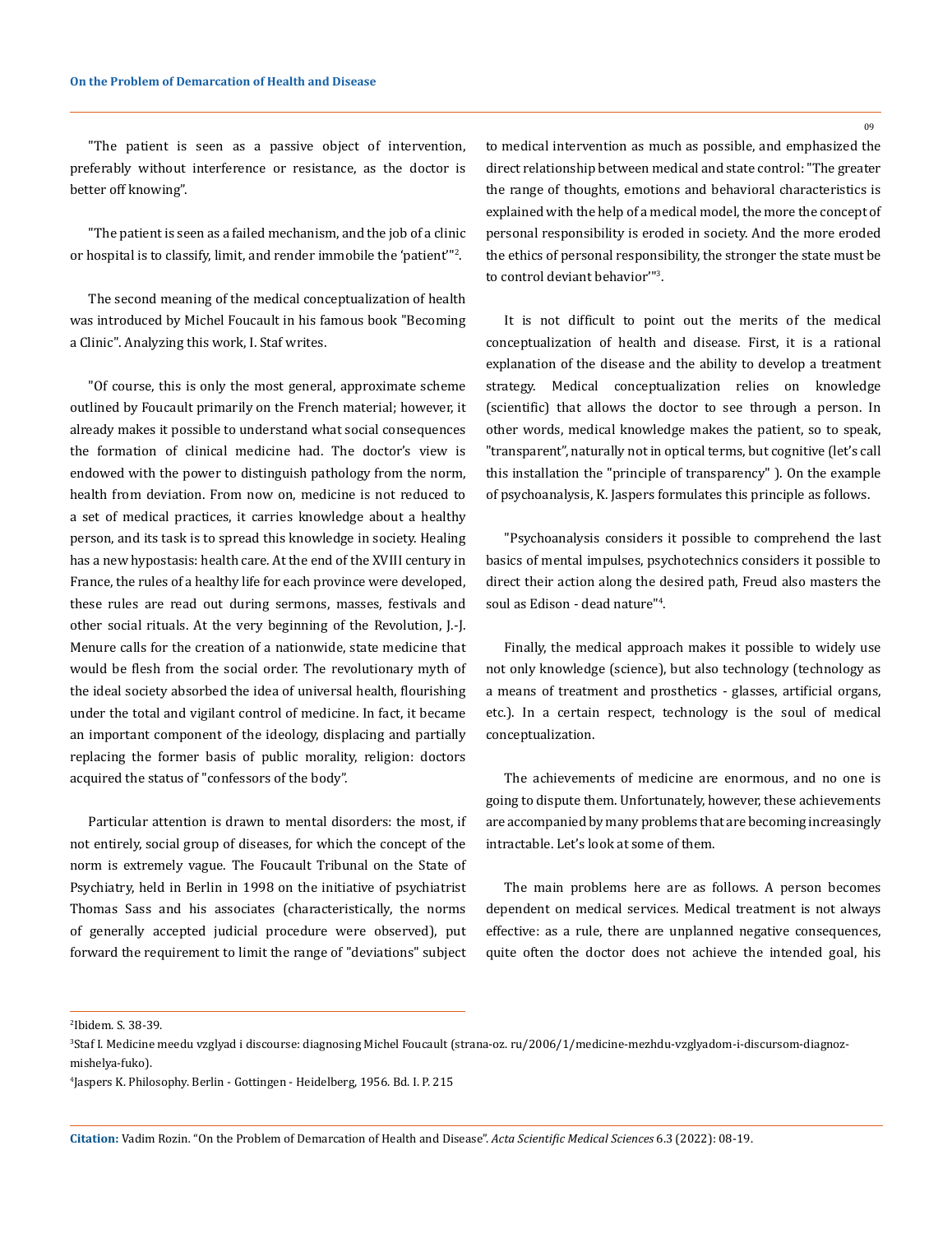actions can even lead to the death of the patient. Medicine is not only help and services, but also a profitable business, and as such, often works against health. In pursuit of customers and profits, doctors and advertising form unreasonable needs in a person, involving the population in the funnel of medical consumption. In part, the latter problem is related to the issue of access to medical services. It is no secret that only a wealthy person can afford good medical care. most of the population, especially the poor, are content with services that are far from those declared by the state.

At the very beginning of the XIX century. the creator of homeopathy, Samuel Hahnemann, sharply criticized the medical approach.

"She (the old school", he wrote, "considers external lesions to be exclusively local, exist independently, and believes in vain that she heals them by arranging these lesions by external means in such a way that it forces the internal lesion to manifest itself in a more significant and important part of the body. It seems that the immoral schools (allopathy) are aimed at making most diseases incurable, by their ignorance to translate them into chronic ones, constantly weakening and tormenting the already exhausted patient with the addition of new destructive medicinal diseases. And yet, the average old-school physician can find an explanation for all these harmful procedures, although they are based only on the far-reaching conclusions of his books and teachers, or on the authority of a recognized old-school physician"<sup>s</sup>.

But that already in our time only regarding the drugs used by doctors write D. Vithoulkas, E. Martin, S. Marty and M. Veits.

"It has usually been the case that the researcher's assumptions about a drug have only remained valid until it is discovered that either that drug is a real disaster, or that in the long term its side effects are worse than the disease it was originally intended to treat".

"In the U.S. alone, approximately 15,000,000 of the 3,000,000 patients hospitalized annually are hospitalized due to a drug adverse reaction. In some hospitals, up to 20% of patients are hospitalized due to diseases caused by drugs, and within a year from July 1. at Montreal General Military Hospital, 25 per cent of the deaths among members of the medical service occurred because of a negative reaction to drugs "1965 г" At least two out of every five patients receiving medication from their doctors suffer from side effects" and "one out of every twelve hospitalizations is due to side effects of treatment"6 .

From a medical point of view, as can be seen from the statistics, today there are practically no healthy people, and the number of various diseases in the world is growing catastrophically. This is blamed on our age, technology, egoism of the authorities and man, and much more. But the very ideology of medicine (as a science and practice) is to blame. Scientists, having divided a person into separate "departments" (parts), discover more and more new deviations from the norms. The next step is to create treatments and medications that eliminate these abnormalities. The last thing left is to convince the population of both the first and the second. Behind this, the matter has not become, the techniques of mass suggestion (the media and so on) have long been worked out, and now we are discovering more and more new diseases, and we are increasingly involved in the funnel of medical consumption.

At first glance, it seems that medicine gives us true knowledge about the treatment and restoration of health, since a doctor relies on medical science, knows how man and disease are arranged. This is true, only partially. What are medical knowledge and theories? At first glance, it's a science like a natural science, so medicine should be as effective as an engineer. But in fact, the analysis shows that only a small part of medical knowledge is based on exact science. Most of it is of experiential origin. In addition, it is known that different medical schools often rely on different medical experiences. But also in the case of exact medical knowledge (physiological, biochemical, etc.) you can't talk about complete transparency. Firstly, because in medicine there are different competing scientific schools, and secondly, because medical scientific theories describe only some processes of functioning, isolated in a broader whole - a biological organism or psyche. However, that's not all.

**Citation:** Vadim Rozin*.* "On the Problem of Demarcation of Health and Disease". *Acta Scientific Medical Sciences* 6.3 (2022): 08-19.

<sup>5</sup> Hahneman S. Organon of medical art. M., 1992, Firma "Atlas". p. 14. 6 Vithoulkas. Cit. op. cit. p. 47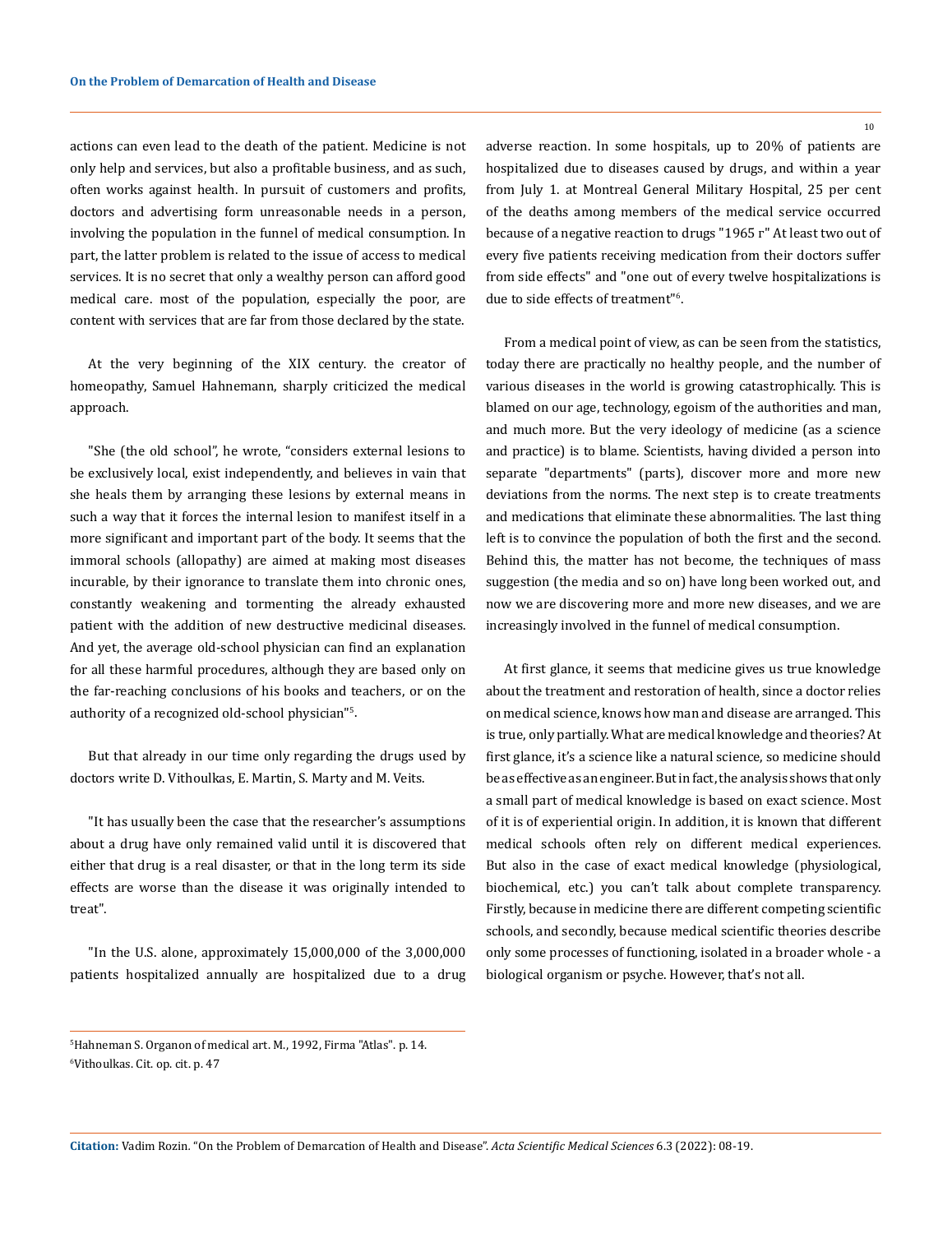Today, medicine considers a person at least four levels - social functioning (for example, when it comes to infectious or manmade diseases and epidemics), the biological organism, the psyche and personality. At the same time, modern medical science is not able to accurately answer the questions of how these levels are interconnected and how the nature of the connections between the levels should affect the development of medical technologies (only the first steps are being taken in this direction). For example, it is unclear what specific factors of technogenic civilization contribute to the destruction of health, how the psyche affects the somatic of a person and vice versa, how personality attitudes and lifestyle of a person predetermine the state of the psyche, etc. Of course, many of these issues are currently being discussed, but more at the level of hypotheses, in general, we can only talk about the pre-scientific state of knowledge in this area.

But even without knowing exactly how these plans are connected, it can be assumed that the health represented in them cannot be considered as a closed system. Health is an open system: social conditions and health requirements are changing, new medical technologies and services are constantly being created, people's lifestyles are changing, and an individual's ideas about health or his place in life can also change. To summarize what has been said, then it can be argued that medical science is not at all exact knowledge, but a complex cocktail, or rather a mixture, of a variety of different types of medical knowledge, primarily experienced, secondarily scientific. Therefore, there can be no question of any transparency of a person and his diseases. This is an illusion, a myth, generated by the medical approach.

The analysis shows that it is the cultivation of the principle of transparency and the experiential nature of medical knowledge that cause unplanned negative consequences of medical technologies. But no less responsibility for the occurrence of this negative effect lies with the general civilizational technocratic discourse, of which the medical discourse is a part. The initial premise of technocratic discourse, as you know, is the belief that the modern world is a technical world (therefore, our civilization is often called "technogenic") and that technology is a system of means that allow solving the main civilizational problems and tasks, not excluding those that are generated by technology itself. Within the

framework of technocratic discourse, "technically" all the main spheres of human activity are interpreted: science, engineering, design, production, education, the institution of power.

According to V. Rachkov, an important negative consequence of technical development is the transformation of consciousness, immersing modern man in the world of dreams, illusions, games, entertainment. Even medicine, V. Rachkov believes, in modern culture can be considered as a form of entertainment, and such its appearance appeared on the canvas formed by modern medical technologies. But of course, it is more important that it is the technocratic discourse that forces modern man to solve problems related to health, primarily on the medical path<sup>7</sup>. Now the second discourse of health.

Even in ancient culture, Plato associated health and recovery not with the action of medicines, but with the correct, spiritual life and work of a person aimed at himself (this approach can be called "spiritual and ecological"). In the Timaeus, explaining the nature of diseases and the way they are healed, Plato writes that the first healing remedy and the most important is to live according to the divine calculating mind and to maintain a balance between internal and external movements in accordance with nature. How sustainable this understanding of illness and health is can be understood by reading Boris Pasternak's book Doctor Zhivago. At the end of the novel, Zhivago talks with his friend Gordon, released from the camp.

"I'm going to leave, Gordosha. We talked enough. Thank you for taking care of me, dear comrades. It's not a blessing on my part. This is a disease, sclerosis of the heart vessels. The walls of the heart muscle wear out, thin and one day can break through, burst. But I'm not forty yet. I'm not a drunkard, I'm not a life-saver.

You're going to sing your own funeral service early. Nonsense. You will live some more.

In our time, microscopic forms of cardiac hemorrhages have become very frequent. They're not all deadly. In some cases, people survive. This is a disease of modern times. I think its causes are moral. The vast majority of us are required to be constantly, in a

<sup>7</sup> Rachkov V.P. Technology and its role in the fate of mankind. Sverdlovsk. Uprinformpechat, 1991. S. 122-123, 130.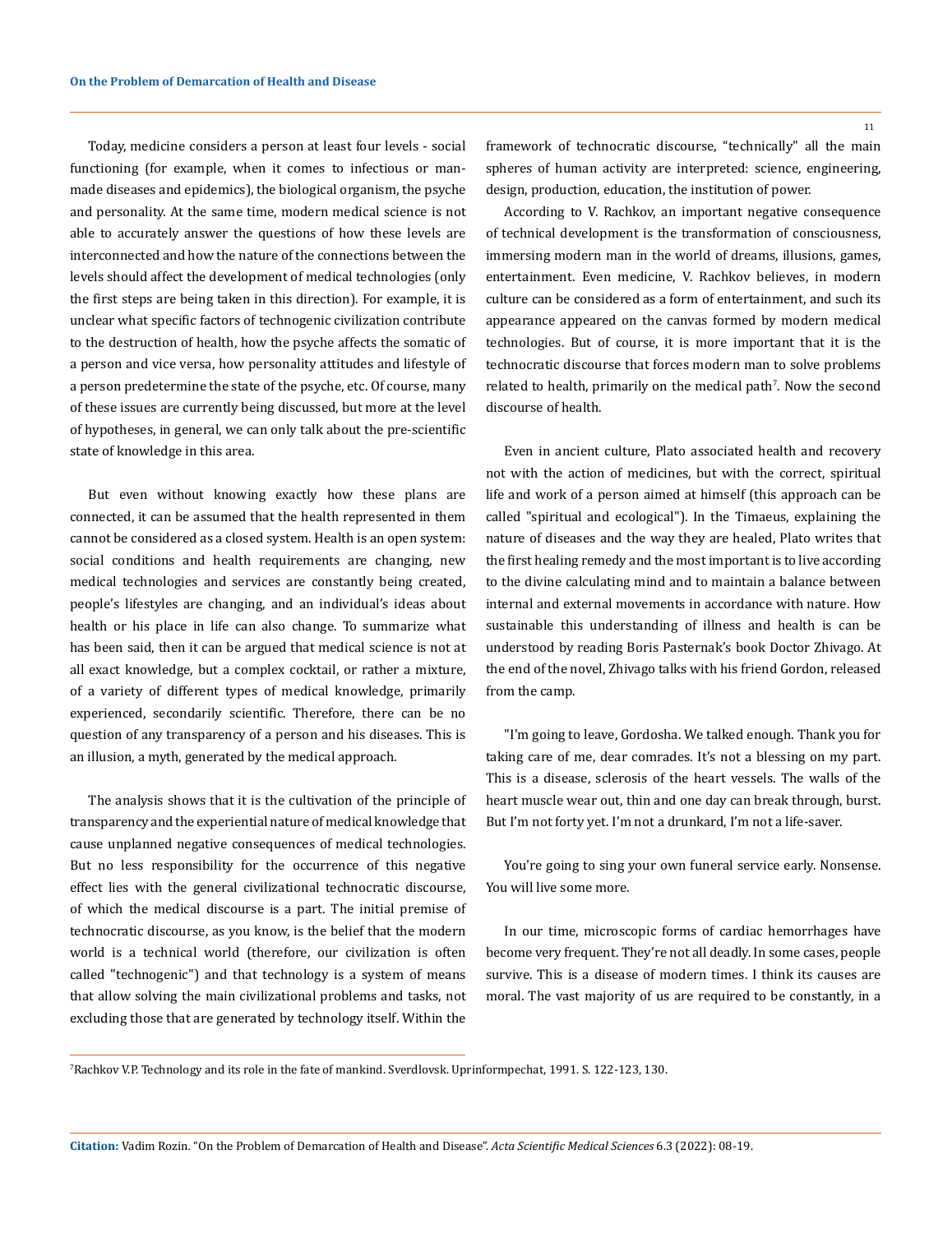system of erect crookedness. You can't show yourself day in and day out without health consequences what you feel; to crucify in front of what you do not love, to rejoice in what brings you happiness. Our nervous system is not a simple sound, not an invention. It is a physical body composed of fibers. Our soul takes up space in space and fits in us like teeth in our mouths. It cannot be endlessly raped with impunity. It was hard for me to hear your story about exile, Innocent, how you grew up in it and how it re-educated you. It's like a horse telling how it drove around itself in the arena"<sup>8</sup> .

So, if a person lives wrongly, without spirituality, cannot realize himself, he gets sick and can die, as Dr. Zhivago and many people of our era died. If he tries to live correctly, spiritually or takes such a path (it is usually incredibly difficult to do and involves working on his own change), in this case, healing and health are possible.

The advantages of spiritual and ecological discourse are independence from medical services, self-reliance and the help of kindred spirits, that is, those who understand you and are ready to help. A disadvantage similar to homeopathic discourse is the lack of clarity of the nature of the disease and the healing process.

#### **Health criteria as a problem**

Usually, speaking of health, they mean that health is a natural phenomenon, that is, a special state of the organism or psyche given by nature. But, firstly, the preservation, maintenance and restoration of health in the ancient world and today necessarily involves medical services and technologies (treatment, rehabilitation, prevention, etc.). Secondly, the health standards on which medical technologies are oriented are also not a natural phenomenon, but rather an artificial one. Indeed, from a social point of view (which is what the medical discourse is focused on), healthy is someone who functions effectively. For example, a pilot or a military person undergoes a mandatory medical examination not because they feel bad, but because they must be healthy. Thinking about this fact, we begin to understand that the health of a specialist is determined not in relation to the natural, natural state of a person, but in relation to the social requirements for his functioning in a particular production. But the usual understanding of health -- a child, a woman, a man from a social point of view

12

bears the stamp of the same functional attitude. In medicine, the health of a child is determined not in relation to his ideal natural characteristics, but in relation to the future requirements for his social functioning: when the child goes to school, he must study effectively, then, when he grows up, effectively serve in the army, when he creates a family. to give birth to and raise healthy children when they go to work, to effectively perform their functions as a specialist, etc. We will call this understanding (conceptualization) of health "social». From a social point of view, a healthy person is someone who meets social norms of health.

But how to understand individual perceptions and ideals of health? Maybe it's a completely different phenomenon? Yes and no. On the one hand, the individual medical view of health is the same social normative image but transferred to the individual plan. With the formation of the new European personality, the idea is also formed that medical treatment is aimed at changing the state of a person, at restoring his health. On the other hand, since the personality has its own, often different from social ideas and values, on the basis of social ideas about health, significantly transforming them, it often develops individual, adapted to itself, concepts of health. Here, just begins to diverge the social norm of health and the individual ideal of health.

The fact is that for the individual, health is not only and not so much an opportunity to act effectively socially, but also to feel good and fully realize himself. That is why we are talking about the ideal of health: this is the state of a person to which the latter aspires and which, in which he is sure, allows him to feel healthy, to be in tune with himself. Within the framework of the medical approach, a person associates the achievement of this state primarily with medical services, in alternative medicine - with other practices. This second, personal understanding of health will be called "personalistic». Currently, the social and personalistic understanding of health do not just diverge, but quite often contradict each other.

A few words about other practices of «health», which include physical culture (primarily in the field of education), sports

<sup>8</sup> Пастернак Б. Доктор Живаго. University of Michigan Press, United States of America, 1958, 1959. С. 494-495.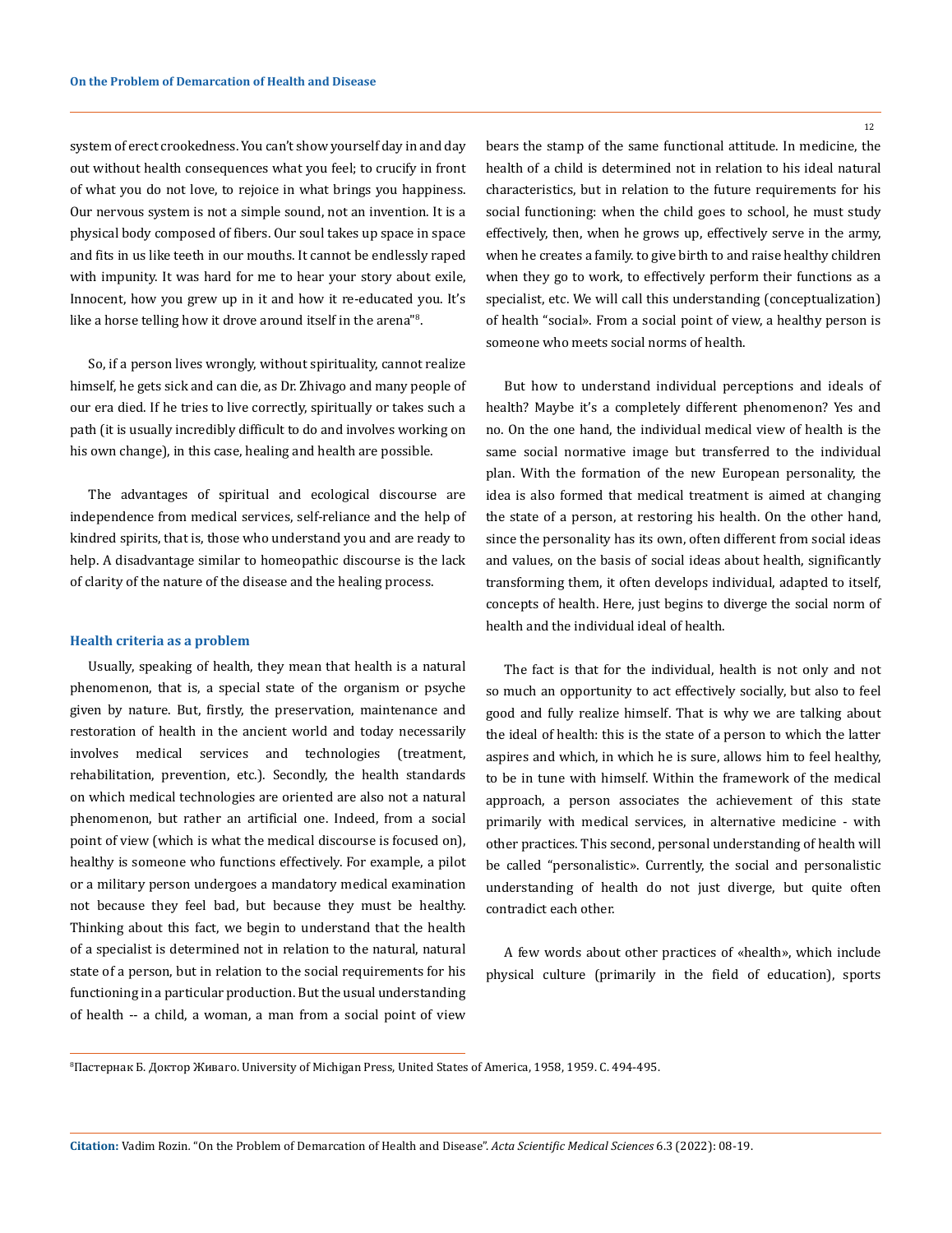(excluding sports of the highest achievements, where, as you know, under the influence of overloads, health only suffers), the media, and finally, partly, the social environment that sets patterns of behavior.

In attitudes and in words, physical culture and sports at school are focused on health.

"The main indicators of a person's physical perfection", we read in the textbook for universities "Physical Education", "is his health, that is, such a state of the human body that ensures the full performance of all vital functions and forms of activity in certain specific conditions. The physical condition depends on many factors, both natural (heredity, climatic conditions, etc.) and socially determined (living conditions, human production activity, etc.). Physical culture and sport are widely used as a means of protecting and strengthening the health of workers... Physical education solves the problems of strengthening health, comprehensive development of physical and spiritual strength, increasing efficiency, prolonging creative longevity and life of people engaged in all spheres of activity. When solving any special tasks of physical education (sports training, industrial gymnastics, professional and applied physical training, etc.), the healing effect should remain mandatory. The choice of means of physical education and the regulation of physical activity occurs in accordance with the principle of health orientation, therefore, one of the prerequisites for physical education and sports is careful monitoring of the health of those involved by the teacher (coach, sports instructor, etc.) and the doctor (medical and pedagogical control)"<sup>9</sup> .

However, it is easy to see that not so many people are involved in physical culture and sports in Russia. "Currently, 8-10 percent of the population is regularly engaged in physical culture and sports in the country, while in the economically developed countries of the world this figure reaches 40-60 percent. The most acute and requiring a radical solution is the problem of poor physical fitness and physical development of students. The real amount of motor activity of schoolchildren and students does not provide full and harmonious physical development and strengthening the health

of the younger generation. The teaching of physical education in general education schools does not meet modern requirements, and in some schools, there is no one. The number of schoolchildren and students with deviations in the state of health is increasing. In 2001, their number increased by 371 thousand people compared to 1995 and amounted to 1336 thousand people"10.

The question is why? Not least because the average person in our country does not see a direct connection between sports or physical education and their health, as well as between health and their lifestyle. In addition, for many Russians, services in the field of sports and physical culture (stadiums, swimming pools, sports grounds, etc.) are simply inaccessible (or they are located far away, or poorly equipped, or expensive). And how can he see these connections and generally focus on a healthy lifestyle, if in school they talk about it indistinctly, the media promotes mainly hedonistic and extreme values, in movies and novels the characters are all smoking and drinking, and in real life every second, third Russian either smokes or drinks, and some even inject.

Some processes of our time also added fuel to the fire: the explosive development of technology, the crisis of culture, the processes of globalization. Against their background, distinguishing health from disease often becomes very difficult. Indeed, let's think over the following rather typical cases.

Can a person resembling Dr. Zhivago be considered healthy? That is, a person who lives not in tune with himself, cannot realize himself, does not see the prospects for his future life, is forced to constantly lie, dodge or is afraid of everything. . By the way, today in Russia almost every second, third gets into such a company.

Can a person be considered healthy, completely unprepared for death (and who, frankly, is ready for it?) or less inevitable and more common things - violence, divorce, death of loved ones, dismissal from work, injustice, etc. Everyday experience shows that such unpreparedness is likely to lead to mental or ordinary diseases.

**Citation:** Vadim Rozin*.* "On the Problem of Demarcation of Health and Disease". *Acta Scientific Medical Sciences* 6.3 (2022): 08-19.

<sup>9</sup> Physical education. Tutorial.

<sup>(</sup>http://window.edu.ru/window\_catalog/pdf2txt?p\_id=24113).

<sup>10</sup>Health concept

<sup>((</sup>E)http://www.businesspravo.ru/Docum/DocumShow\_DocumID\_28111.html)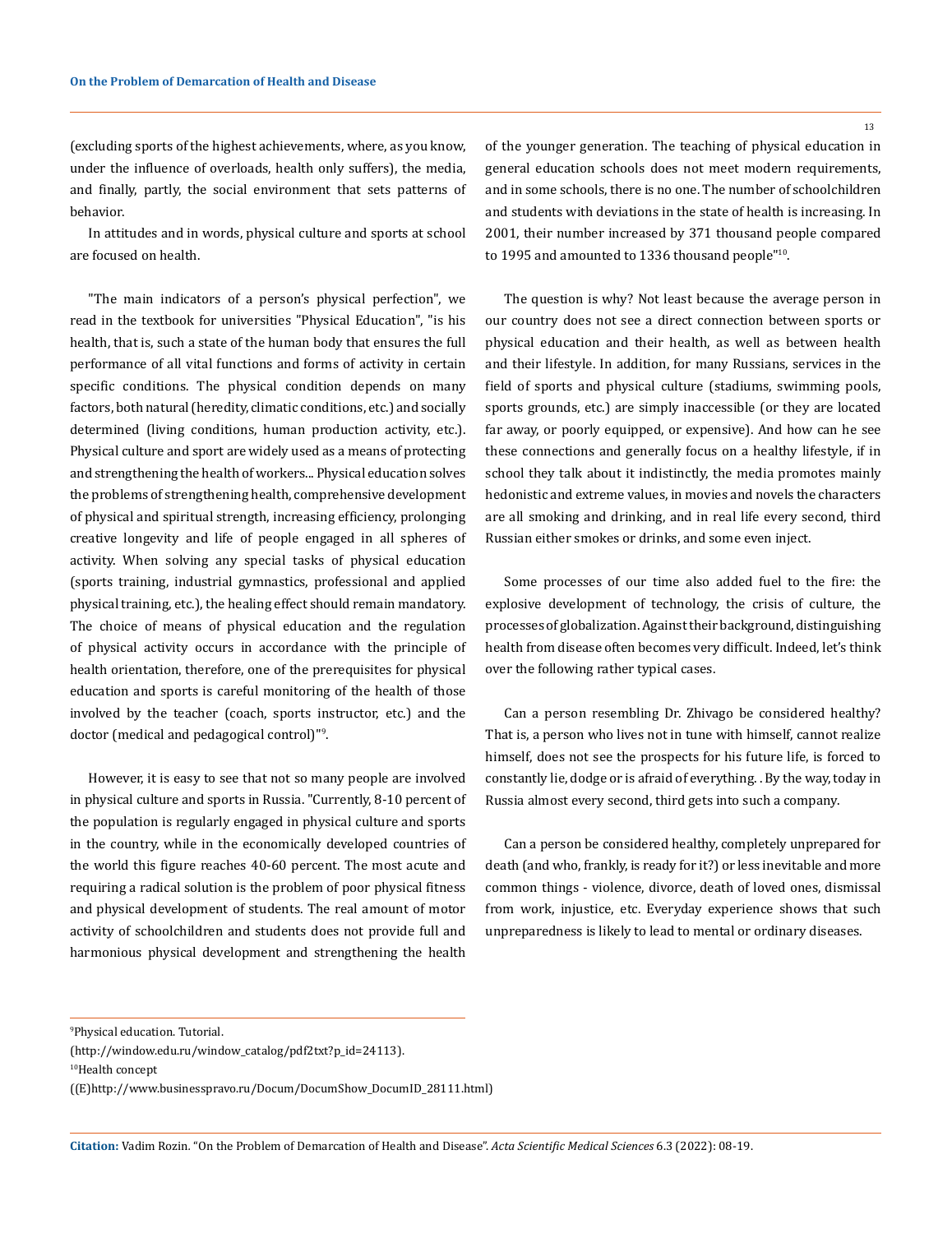Is a healthy person aging, and therefore losing teeth, vision, strength, energy, increasingly sick? On the one hand, aging, old age are a common, natural and in this sense - not a disease, on the other - deteriorating well-being and growing diseases - a typical sign of ill-health.

Is a person suffering from chronic diseases - stomach ulcers, hypertension, schizophrenia, etc.- healthy? At first glance, the question itself seems strange: what kind of health we can talk about if a person is chronically ill. However, I suffered from a stomach ulcer for many years in severe form and was already preparing to go to surgery. But about fifteen years ago I was advised to try a new medicine (ranisan). Now I take one pill at night, And I'm practically healthy -- I eat everything, I don't have exacerbations, I feel good. However, it's enough for me not to take this medicine for two, three days, as the exacerbation begins. So, am I healthy or not?

Twenty years ago, male infertility was considered an incurable disease. Today, a doctor tracks under a microscope among the millions of dead one or two live spermatozoa and transplants them into a woman's egg. Is the man healthy or not? Does it turn out that human health is closely related to the development of technology. With one level of development of technology and accessibility, a person is sick, with another healthy? And here is another example, already from the field of psychotherapy. In this case, we can talk about psychotechnics.

The founder of Russian clinical psychiatry S.I. Konstorum described the following interesting case.

"At the end of 1935", he writes, "Mr. N., born in 1907, came to my apartment. She came to me to hypnotize her and make her forget what had happened to her. It turned out that in August-September 1935 she was in the Don Hospital, after which she turned to a number of Moscow psychiatrists with the same request as to me... The patient quite thoroughly and intelligently gave me anamnestic information, reported about her relatives, about her life before the illness, casually mentioned an unsuccessful marriage, but categorically refused to give any information about the mental disorder that led her to the Don Hospital, saying: I came to you in order to forget about all this, and you make me talk about all this. All my efforts are to convince her that this is necessary, that without knowing the essence of her illness, I obviously will not be able

to help her, etc. -- All this led to nothing. The patient stubbornly, bluntly, somewhat infantilely rejected all my arguments and did not report anything, literally nothing, about the nature of her mental disorder, about the reasons for the stationing.

I must say frankly that it was this persistence that touched my psychotherapeutic curiosity. I could not help but say to myself that such a pronounced desire to forget everything psychotic is a positive factor that, perhaps, will really be the key to the mental restitution of the patient. In addition, there could be no diagnostic doubts already at her first visit: it was quite clear that in front of me was a schizophrenic who had recently suffered a procedural outbreak. Not only the desire for oblivion in itself spoke for this, but the whole appearance of the patient also spoke for this.

S. Constorum not only began to conduct suggestion sessions with her, but also helped the patient to get a job. «For several months, the patient carefully came to me for suggestion sessions; she came very precisely at the appointed time and, if she had to wait, sat on a chair in the front, always in the same position - with a straightened body, arms crossed on her knees and a gaze pointing forward. Everything is going well: the patient not only works well, but becomes more active in her life, begins to visit theaters and cinema, very vividly shares her impressions with me, visits. The patient is very pleased with the results of treatment. By about the end of 1937, - writes S. Konstorum, - the patient is so compensated that hypnosis sessions cease. There is no need for them, for the patient obviously has neither conscious nor automatically depersonalizing memories of the disease; the latter, as if, is completely detached and does not violate the full life of the patient. But the patient remains my patient and until the beginning of the war regularly visits me once a week to share with me all the joys and sorrows of her life, tells me about the plays that she watched in the theater, about the books that she read, about her colleagues, employees of the Polytechnic Museum, which she serves with her, mainly graphic, exhibits, etc. She also talks about her fans, with whom she is not averse to flirting, but only flirting. And every time I half-seriously, half-jokingly ask her, Ninotchka, why don't you get married? she invariably replies, And mom? How am I going to leave her, because the three of us can't live in the same room, and I won't move anywhere from it'".

**Citation:** Vadim Rozin*.* "On the Problem of Demarcation of Health and Disease". *Acta Scientific Medical Sciences* 6.3 (2022): 08-19.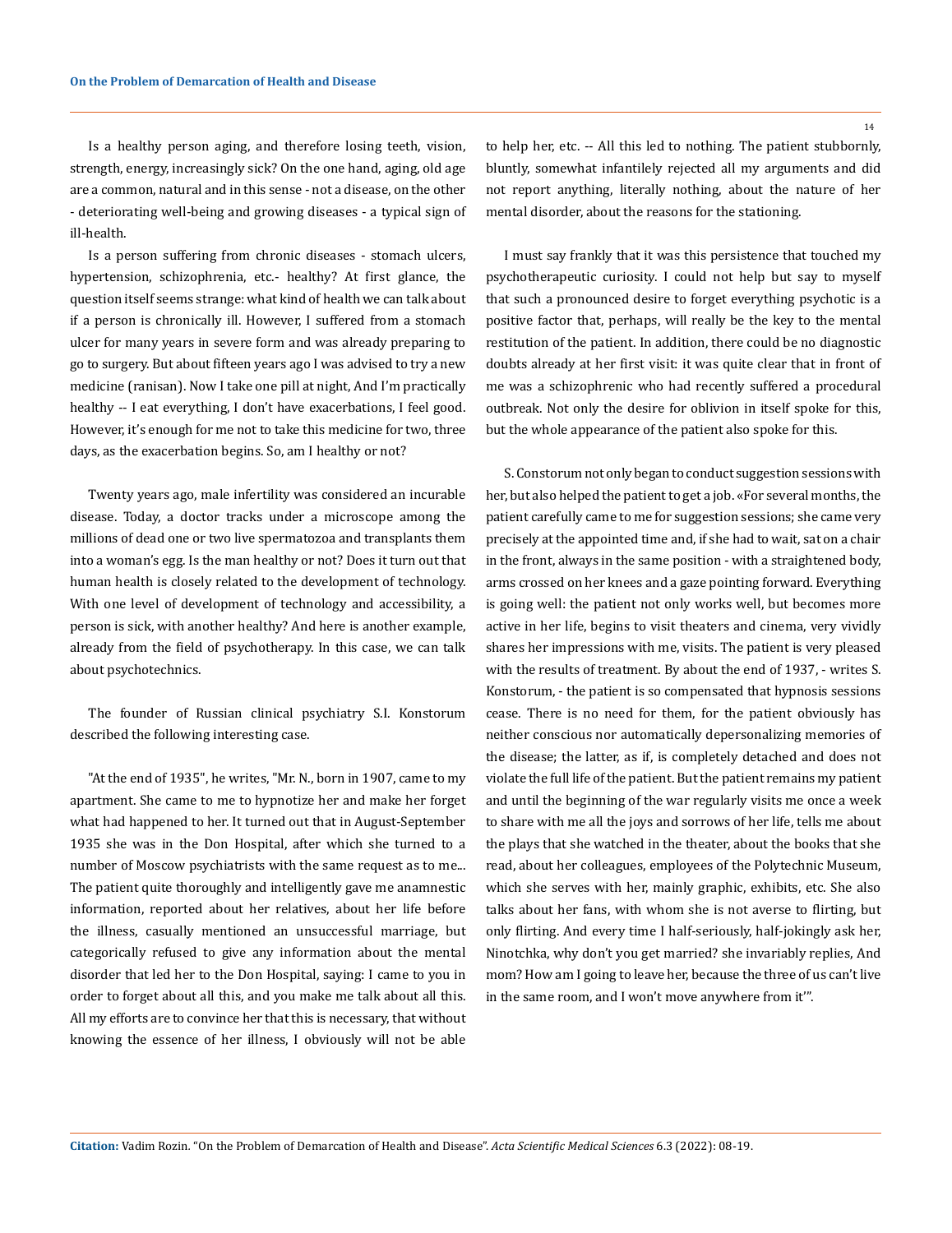And suddenly, at the end of 1946, Ninotchka disappears. In February 1947, writes S. Konstorum, intrigued by her long absence, I finally call her flat mates on the phone and find out the following: the other day the patient's mother had just died. On the same day, Ninotchka left home, and it's been a week since she's gone... And now she came to me in order to raise the question head-on - what should she do next, without her mother she cannot live. After my mother's death, I am the closest person to her. She expects an answer from me, I am obliged to give her an answer. All this is pronounced in a completely categorical, ultimatum form... She makes it clear to me that there is nothing to help her, that she needs only one thing from me - the answer to the question about the possibility of communication with her mother. One day, in response to some of my heated tirades, she throws the phrase: Haven't I been sick all these twelve years, wasn't my love for my mother a disease, didN't I love anyone but her, did I live not only for her alone?.

Then the events unfolded as follows: Ninotchka gets to the Preobrazhenskaya hospital, she has a serious condition: severe headaches, voices, her company - Joseph Vissarionovich, Mary Pickford, famous writers and artists. Basically, the fantastic statements of the patient go in three directions: first, she can treat everyone with hypnosis even from cancer; secondly, she communicates with the dead, and thirdly, she is going to marry Joseph Vissarionovich. After a course of insulin therapy, there is a slight improvement in the condition, but then the disease intensifies and Ninotchka after severe poisoning (luminal or veronal) dies in the Rostokino hospital.

S. Constorum's article ends with an attempt to understand what happened. The main, main question that arises in relation to our patient in the psychotherapeutic aspect should be formulated as follows: what, in fact, took place during the twelve years of her almost full-fledged - and in the social sense, absolutely full-fledged - vital activity: compensation or restitution? It seems to me that this is about her emotional sphere, because her intellect, in the narrow sense, has certainly not suffered from any side... The mother was the only emotionally colored stimulus in life, the mother was the only screen on which everything was projected. Everything was

for the mother and through the mother. As long as my mother was alive, it was possible to pretend, to deceive myself and me about good poems, cute or funny people, etc. But when the mother was gone, then what to pretend for, what to deceive. I can't interpret that ironic smile on her face any other way when I talked about her coming back to life as a reminder that all those twelve years of her seemingly complete health, I was still a psychiatrist for her, and she was crazy. So it was more likely to be some kind of compensation than restitution. Or, simply put, it was an adaptation to the defect and, to put it bluntly, a perfectly brilliant adaptation $11$ .

So, brilliant adaptation to the defect, isn't it an amazing formula! It turns out that a person can adapt to such a defect as schizophrenia, live perfectly with it for twelve years, successfully create, and all you need to do is to undergo a course of suggestion and receive human support. Therefore, maybe a person suffering from chronic diseases, but brilliantly adapted with his defects due to psychotechnics - is still healthy?

In general, from the point of view of the social norm of health, many unhealthy people behave very strangely. It is known, for example, that even in his early youth Franz Kafka was haunted by insomnia, but he always refused to follow the advice of doctors.

To some extent", writes Kirill Faradzhev, a researcher of Kafka's work, "the matter becomes clearer after acquaintance with Kafka's statements that for him insomnia is inextricably linked with the creative process. More than once Kafka repeatedly, "Without these terrible nights, he would not have been engaged in literature at all. Probably, in an ordinary situation, Kafka could not achieve the degree of detachment that suited him, and was capable of it, only being on the verge of self-destruction. Insomnia caused Kafka constant headaches, similar in sensation to «internal leprosy». Insomnia is continuous: exhausted by dreams, as if they are scratched on me, as on inappropriate material<sup>12</sup>.

I wonder how Franz Kafka understood what health is. Didn't health merge with literary creativity for him, and ill health with the impossibility of such? Here's another example. The famous esoteric

15

<sup>11</sup>Konstorum S. Katamnez odnosheskaya casea schizophrenia // Moskovskiiskoi psychotherapicheskii zhurnal. 1992. No 1. S. 170-193. <sup>12</sup>Faradzhev K.V. Desperation and hopes of Franz Kafka // Man. 1998, N 6. p. 496.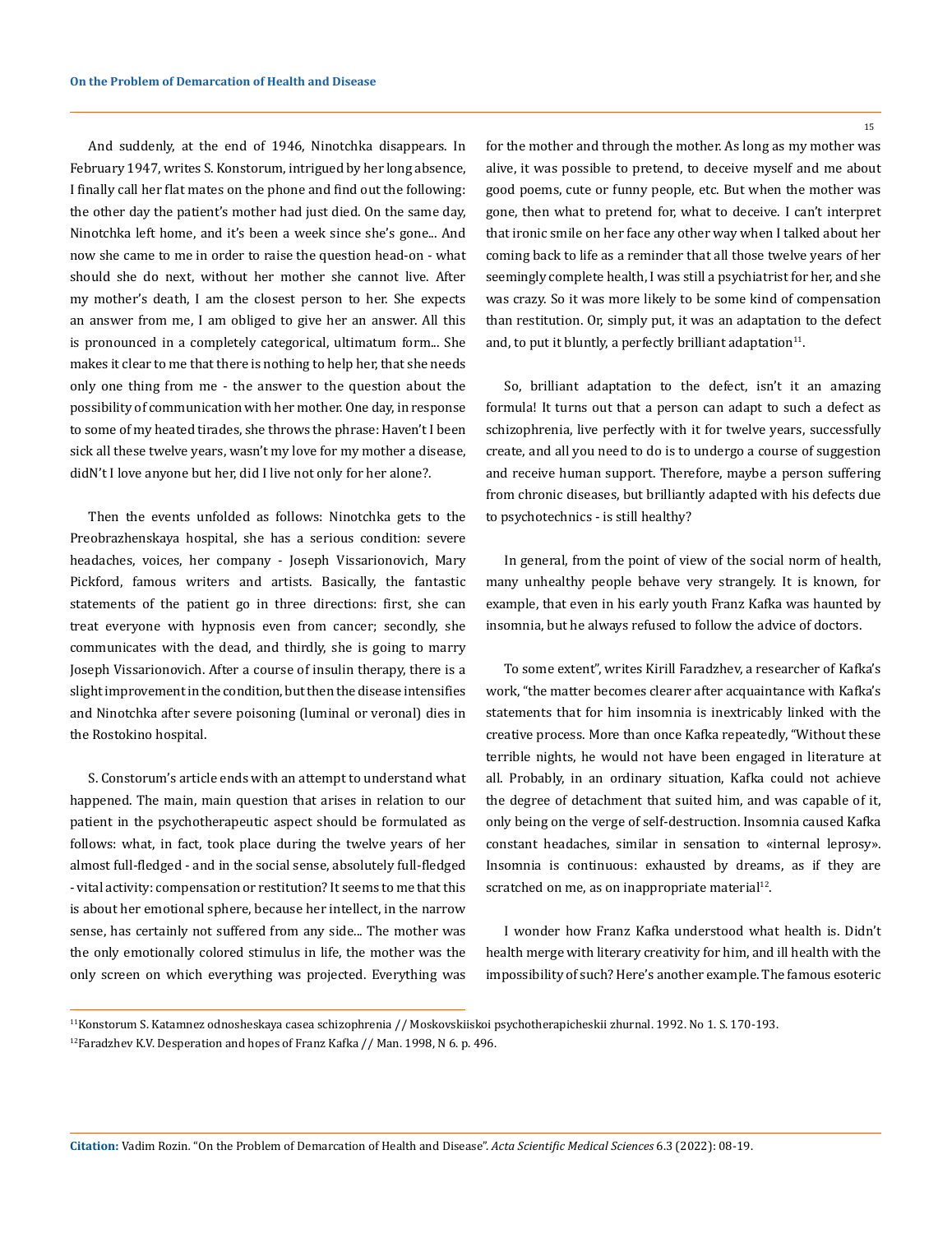John Krishnamurti at the age of 28 experienced a life-changing spiritual and physical experience, after which he periodically experienced severe pain in the head and spine. However, despite this, Krishnamurti did not take any medication or resort to drugs. At the same time, he was a vegetarian, did not drink, did not smoke, took care of the body and spirit. Why didn't Krishnamurti heal, try to get rid of the pain? Is it because against its background Krishnamurti passed, broke through into other true realities?

Suddenly", he writes in his diaries, there was a flash of this inaccessible with power and strength that caused physical shock. The body froze in immobility, and I had to close my eyes so that fainting would not occur. It was amazing, and everything that existed seemed to cease to exist. Both the immobility of this force and the destructive energy that came with it scorched all the limitations of sight and sound. It was something indescribably majestic, its size and depth beyond comprehension<sup>13</sup>.

Increasingly, psychiatrists and doctors find it difficult to determine the health of a large class of antisocial persons esotericists, alcoholics, murderers, marginals. What is not clear in the behavior of this category of individuals, whose number is estimated at many millions. On the one hand, they seem not to be crazy and in ordinary life are not much different from other people, on the other hand, they are murderers, rapists, strange, antisocial people and so on. If they are normal people, how could they, for example, kill or persuade people to wait for the end of the world, which also entailed sacrifices? A couple of years ago, a terrible story was shown on TV. Quite a normal person by ordinary standards, a good producer and comrade, as it is written in his production characteristics, dug a deep cellar in his garden, disguised and equipped it with the latest technology, then caught two girls and kept it in his prison for many years and raped it. At the same time, from the point of view of psychiatrists, he is quite sane, understood what he was doing, can be responsible for his actions before the court.

#### **Is the murderer or rapist a healthy person?**

Discussing the modern cultural situation, S. Neretina writes.

The processes currently taking place can be called post-Christian and because we have entered a different world of ethics, or rather non-- or extra-ethics, if only because the twentieth century is the century when killer became a profession. And this cannot be ignored. The desire for death, which was interpreted by postmodernists, is confirmed by the fact of the emergence of such a profession $14$ .

A killer who kills another person for money does it calmly, without worrying about what he has done. Do not worry about their criminal actions and the hero of the documentary novel by D. Keys. The book by Daniel Keys (The Multiple Minds of Billy Milligan) describes the story of multiple personality, with pronounced violations of early socialization (his father committed suicide, his stepfather was a sadist, his mother for the sake of peace in the family» did not protect Billy)<sup>15</sup>.

Milligan was arrested in late October 1977 for raping and robbing three women and found not guilty at trial because of the defendant's mental disorder in the form of a plurality of his personality (this was the first such precedent in U.S. history).

Billy Milligan had developmental disorders of two kinds: on the one hand, his dreams and hallucinations became programs for controlling behavior in the waking state, on the other hand, the family did not create conditions for the formation of a socially significant constitutive instance. Billy and his personalities probably distinguished between dream, reality and works of art, because, for example, his two personalities Allen and Tommy drew well. But at the same time, Milligan often took hallucinations for reality, and also insisted that his personalities are real people, family members.

Dr. George explained this method to Allen (one of Milligan's personalities. - V.R.) during the therapy session (the method

<sup>13</sup>Rozin V.M. Travel to the country of esoteric reality. Selected esoteric teachings. M.:URSS, 1998. S. 280-281.

<sup>14</sup>Neretina S.S. Points on vision. Saint Petersburg. Izd-vo Rus. Christians. humanitarian. akad., 2005. p. 230.

<sup>15</sup>Keys D. Multiple Minds of Billy Milligan. M. – Sankt-Peterburg: izd. Eksmo, Domino, 2003. 108 s.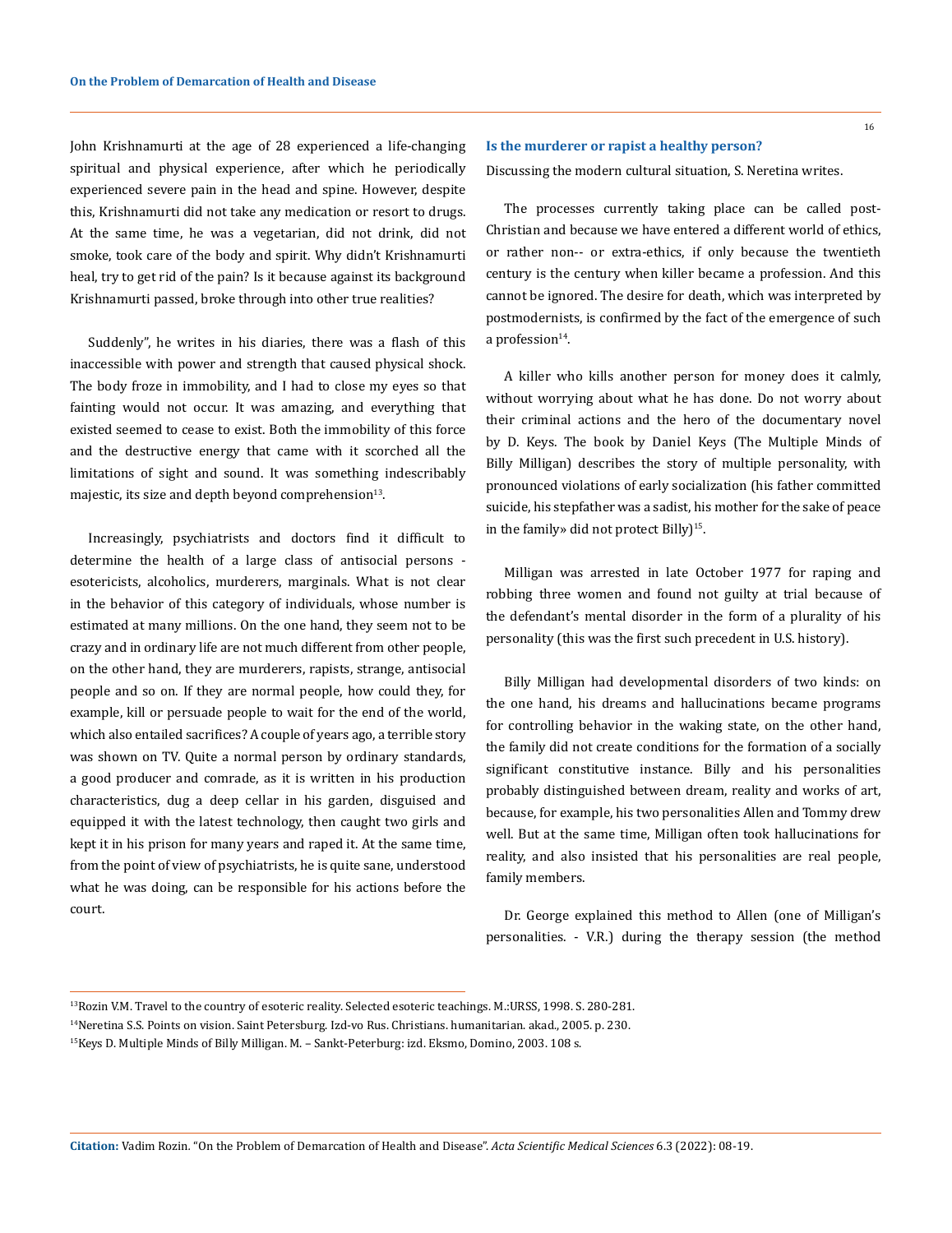consisted in the fact that when Billy denied any of his actions, he was refuted the testimony of the nurses who observed him. - V.R.), indicating that other patients are confused when they hear different names of his personalities.

Some people call themselves Napoleon or Jesus, Allen countered.

But it's a different matter when I and other employees have to call you Danny today and Arthur, Rageon, Tommy or Allen tomorrow. I suggest that for staff and other patients, all your personalities respond to Billy's name, and during.

- They are not personalities of Dr. George. They're human.
- Why are you insisting on this?
- When you call them personalities, it turns out that you don't consider them to be real people<sup>16</sup>.

What is the mechanism of Milligan getting into a particular personality? If human development is normal, the main role of dreams is to ensure the realization of unfulfilled (blocked) desires that crystallized during the waking period during the day or in the preceding days. Dreaming is, strictly speaking, events spied in a dream (with incompletely turned off consciousness), the construction and living of which forms the realization of blocked  $desires<sup>17</sup>.$ 

Only in rare cases, the so-called prophetic dreams» can a memorable dream act as a program (scheme) of ordinary perception and behavior. At the same time, as I show, the psyche transforms the perceived situation (omits unnecessary elements and completes the lacking images in the form of hallucinations) as if it wants this situation to be exactly the one that was spied in the dream. In fact, there is no teleology here, the recognition of the situation occurs automatically due to the action of the identification mechanism. The fact is that the processing of information and comprehension of reality is based on certain semiotic schemes, and here a convenient scheme is turned up<sup>18</sup>,<sup>19</sup>- a dream (convenient in the sense that it describes the perceived situation well). Daniel Keys says that initially little Milligan sees a complex hallucination a boy who plays with him. This is a typical dream-like state, that is,

the realization of a dream during the waking period. But then, on the basis of a dream-like state with a special plot (Billy dreams of himself as another person), the first personality (Sean) is formed. To understand the possibility of such a development of events, remember, reader, some dream where you are doing something unusual. For example, when I was young, I often dreamed that I was flying. Billy could well have had a dream where instead of himself, who broke the pot (this is how the first person appears, Sean), he turns out to be another boy who is not involved in what happened. If this dream comes to the surface, in wakefulness, and if, moreover, Billy's psyche completes the perceived situation so that it does not contradict the plot of the dream (Billy does not recognize his mother; he sees that some strange woman shakes him and screams), then here you are Sean. By similar logic, a number of other Milligan personalities arise.

If we analyze the case of Sean's appearance, we can assume that Milligan's personalities appear in response to functional requirements; you need to get away with it, please, Sean. Indeed, a number of Milligan personalities clearly have functional origins This is the very first person - Christine (3 years old, shoulderlength blonde hair, blue eyes, child for the corner), as can be seen from the name Christine, she always stands in the corner instead of Milligan. Such is David (8 years old, very sensitive, but absentminded, keeper of pain), who takes on the pain and suffering of all Milligan personalities. Such is the personality of Reijen (23 years old, Yugoslav, speaks English with a noticeable Slavic accent, reads, writes and speaks Serbo-Croatian, wields weapons, has exceptional power); his purpose is to defend, though chosenly, Milligan's personality. That's it, Tommy. These are Mark (16 years old), Steve (21 years old), Jason (13 years old).

But judging by the case of Arthur (one of the main personalities of Billy), then it should rather be about a cultural plot. Arthur is an intellectual Milligan for 22 years, independently learned physics and chemistry, fluently reads and writes in Arabic. He leads the rest of Milligan's personalities. He appears as a kind of reincarnation of Sherlock Homs, Dr. Watson and other English literary characters

<sup>&</sup>lt;sup>16</sup>Ibidem. p. 93.

<sup>&</sup>lt;sup>17</sup>Rozin V.M. On the nature of dreams // The world of psychology. 2008. N 4. 18Ibidem.

 $19$ Cm. below is the fifth chapteron theauthor's concept of dreams.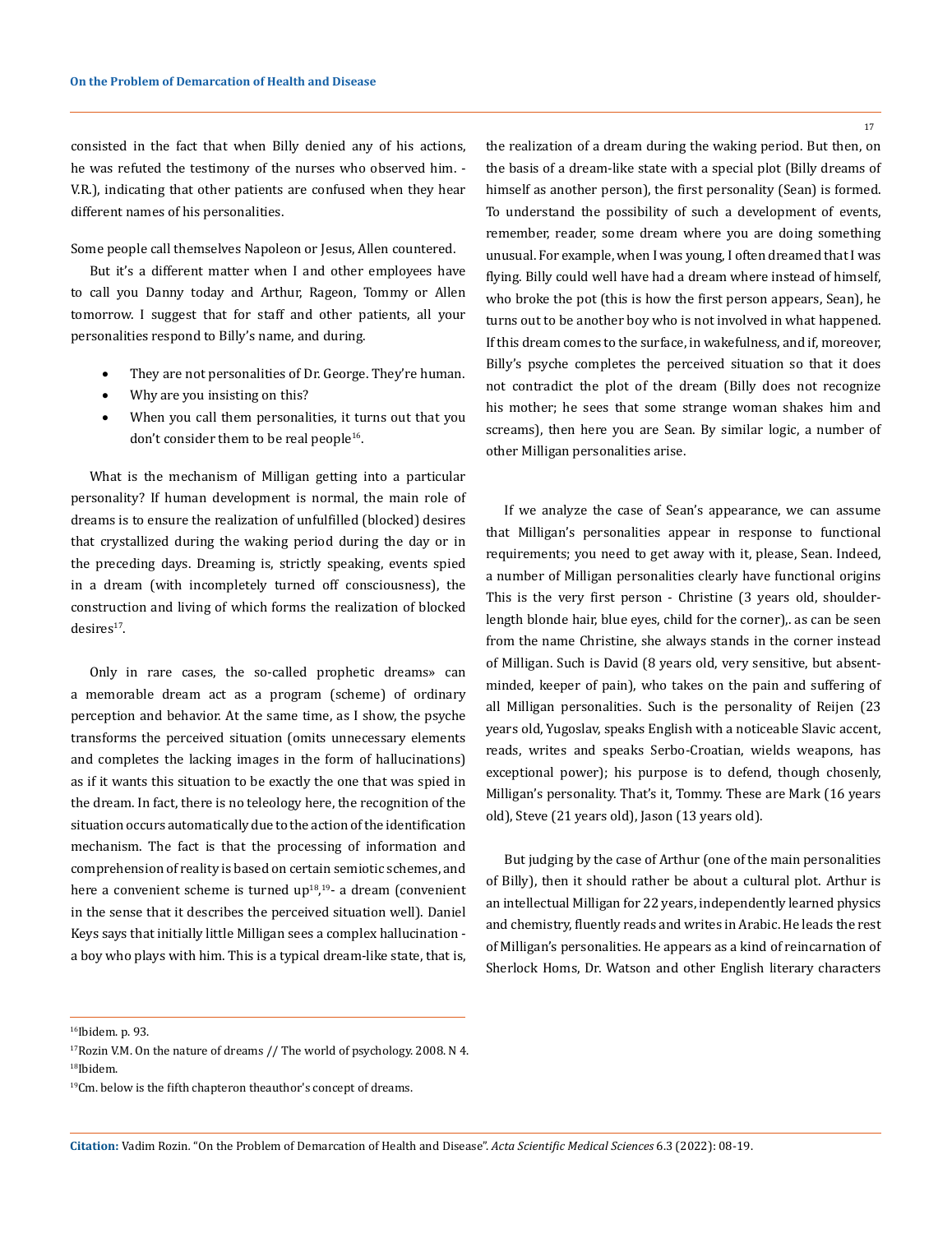(before his appearance, Milligan watched TV series based on the works of Conan Doyle). For example, he is a firm conservative, considers himself a capitalist, nevertheless openly expresses atheistic views. The same group of Milligan personalities includes lesbian Adalan (19 years old), urban criminals Philip and Kevin (20 years old), hunter Walter (22 years old), Jew Samuel (eternal Jew, the only one of all personalities who believes in God), dreamer and dreamer Robert (17 years old), snob and braggart Martin (19 years old), clown and comedian Lee (20 years).

It turns out that Milligan's personalities are schemes and programs of his behavior created by himself? Not exactly, and Billy does create these schemes and programs, but the plots and structure of these schemes, as can be seen from the material in the book, are borrowed from culture. And where else could Billy get them? It is no coincidence that Milligan's personalities reflect the core values of mainstream American culture. If Allen, Christina, Adalan and Samuel (partly Tommy) personify art (they draw well, compose poems, play musical instruments, cut wood), then Arthur, Tommy and Ragen are more inclined to engage in science and technology. Adalan manifested herself as a lesbian, and the rest of Milligan's personalities adhere to the usual sexual orientation. Arthur considers himself a capitalist and an atheist, Ragen a communist, and Samuel an orthodox Jew who believes in God. Milligan's good personalities gain access to his body and consciousness and, consequently, to the light, and the undesirable ones must spend most of their lives in an unconscious state and darkness (although this is only in theory, in practice they capture the beachhead without asking the general manager, or how Adalan steals the life time of others) $20$ .

In other words, the development of Billy Milligan was the creation of an internal environment (set of personalities) corresponding to the external social environment of mass American culture, of course, as it was to a person of a certain type. The circumstances of His life and the level of development of Billy made him a typical representative of the American bottom and partly of the criminal environment. At the same time, Billy was an exceptionally capable person and therefore could live as a normal person for a relatively long time. However, since the general trend of Billy's evolution was directed in the criminal direction, sooner or

later he had to break the law. Which is exactly what happened. He began to systematically rob people (in the person of Reigen) and ended up raping (Adalan did).

Now let's think about whether Billy could have developed a personality. At first glance, it developed in the person of Arthur, who tried to establish rules of social behavior for other personalities of Milligan. However, doubts can be expressed about the origin of these rules: are they not Billy's later fantasies, which arose in response to the desire of psychotherapists and lawyers to collect his personality and make it acceptable to society? In addition, from the book periodically and the further, the more Arthur loses control over other personalities: then he himself disappears somewhere and often for a long time, then his power is seized by other personalities, for example, like Adalan, who «steals time», or Phillip and Kevin, when they need to realize their criminal intentions.

The conclusion is obvious - Arthur is trying to become a person, but none of this comes of it. And it couldn't, in fact. Who is Arthur? One of Milligan's programs and cultural scenarios, namely the concept of intelligence in the Sherlock Homs version. This program, firstly, is not correlated (not coordinated) with other programs and scenarios of Billy, and secondly, is not adjusted socially, since Milligan's family and his life experiences were themselves antisocial. Finally, amnesia did not contribute to the formation of personality. If a person does not remember his various states (and Billy could not remember them, since the switching of his personalities occurred through the mechanism of falling asleep without dreams), how he could enrich and expand his life experience, without which neither the normal development of a person nor the formation of his personality is possible.

Billy's behavior as a whole was characterized by the following three points: 1) partial amnesia (the transition from one personality to another occurred in Milligan through the mechanism of falling asleep; one personality fell asleep and the other appeared), 2) antisocial behavior and 3) incompatible multiplicity (that is, the presence of forms of behavior, each of which was perceived as belonging to a separate independent personality).

18

<sup>20</sup>For diagrams, see Rosin V.M. Introduction to Schemalogy. Schemes in philosophy, culture, science, design. M.: «LIBROKOM», 2011. – 256 p.